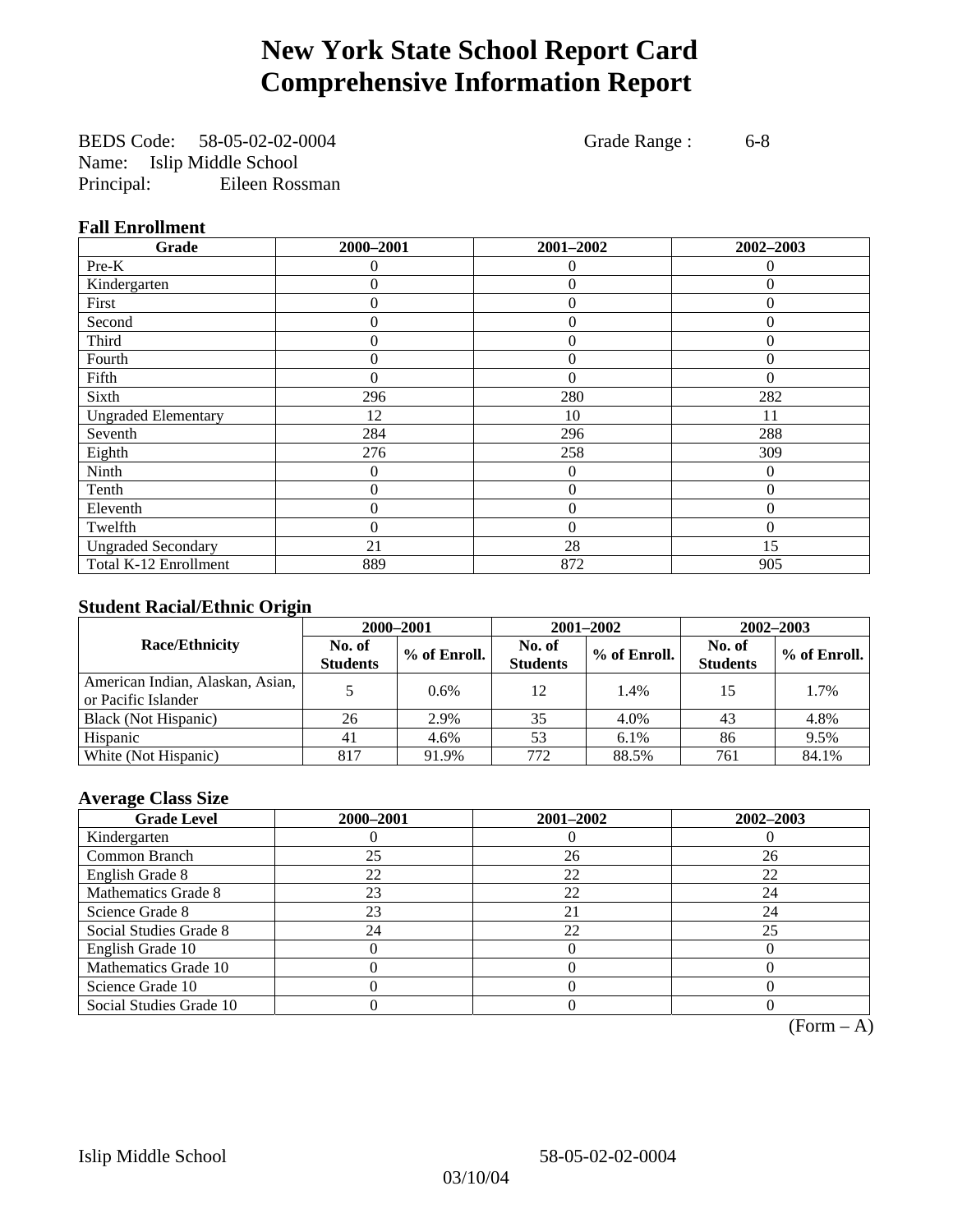### **District Need to Resource Capacity Category**

| <b>N/RC Category</b> | <b>Description</b>                                                                                 |
|----------------------|----------------------------------------------------------------------------------------------------|
|                      | This is a school district with average student needs in relation to<br>district resource capacity. |

### **Similar School Group and Description**

| <b>Similar School Group</b> | <b>Description</b>                                                     |
|-----------------------------|------------------------------------------------------------------------|
|                             | All schools in this group are middle level schools in school districts |
| 32                          | with average student needs in relation to district resource capacity.  |
|                             | The schools in this group are in the middle range of student needs     |
|                             | for middle level schools in these districts.                           |

All schools within the same N/RC category are divided into three similar school groups defined by the percentage of students in the school who are eligible for the free-lunch program and/or who are limited English proficient (also known as English language learners).

#### **Student Demographics Used To Determine Similar Schools Group**

|                                   | 2000-2001 |         | $2001 - 2002$ |         | $2002 - 2003$ |         |
|-----------------------------------|-----------|---------|---------------|---------|---------------|---------|
|                                   | Count     | Percent | Count         | Percent | Count         | Percent |
| <b>Limited English Proficient</b> |           | $.2\%$  | 14            | .6%     | 18            | 2.0%    |
| Eligible for Free Lunch           | 101       | 1.4%    | 51            | 5.9%    | 101           | 11.2%   |

#### **Attendance and Suspension**

|                               | 1999–2000        |         | 2000-2001        |         | $2001 - 2002$   |         |
|-------------------------------|------------------|---------|------------------|---------|-----------------|---------|
|                               | $%$ of<br>No. of |         | $%$ of<br>No. of |         | No. of          | $%$ of  |
|                               | <b>Students</b>  | Enroll. | <b>Students</b>  | Enroll. | <b>Students</b> | Enroll. |
| <b>Annual Attendance Rate</b> |                  | 95.0%   |                  | 95.3%   |                 | 95.9%   |
| <b>Student Suspensions</b>    | 16               | .9%     | 25               | 2.8%    |                 | 3.7%    |

### **Student Socioeconomic and Stability Indicators (Percent of Enrollment)**

|                          | 2000-2001  | $2001 - 2002$ | 2002-2003 |
|--------------------------|------------|---------------|-----------|
| <b>Reduced Lunch</b>     | 6.3%       | 3.2%          | 6.2%      |
| <b>Public Assistance</b> | $1 - 10\%$ | $1 - 10\%$    | $-10%$    |
| <b>Student Stability</b> | '04%       | 100%          | 100%      |

#### **Staff Counts**

| Staff                                   | 2002-2003 |
|-----------------------------------------|-----------|
| <b>Total Teachers</b>                   | 60        |
| <b>Total Other Professional Staff</b>   |           |
| <b>Total Paraprofessionals</b>          | NΑ        |
| Teaching Out of Certification*          |           |
| <b>Teachers with Temporary Licenses</b> |           |

\*Teaching out of certification more than on an incidental basis. Teachers with temporary licenses are also counted as teaching out of certification.

 $(Form - B)$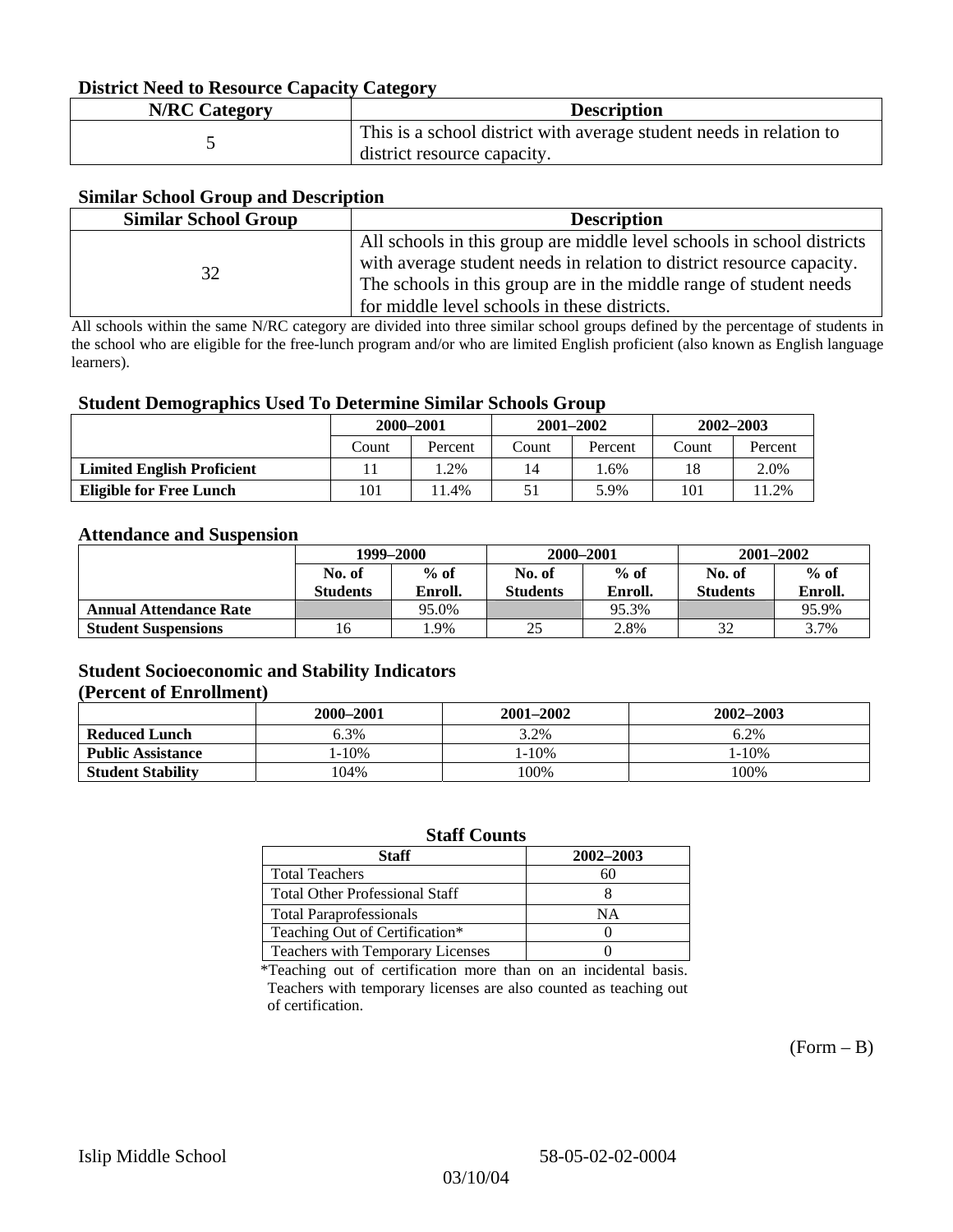# **Career Development and Occupational Studies (CDOS)**

### **Percentage of Students Documenting Self- and Career-Awareness Information and Career Exploration Activities, K–3**

| <b>Grades</b> | $2000 - 01$ | $2001 - 02$ | $2002 - 03$ |
|---------------|-------------|-------------|-------------|
| K–1           |             | $9\%$       | $0\%$       |
|               |             | $0\%$       | $0\%$       |

### **Students Developing a Career Plan, 4–12**

| <b>Grades</b> |                                      | $2000 - 01$ | $2001 - 02$ | $2002 - 03$ |
|---------------|--------------------------------------|-------------|-------------|-------------|
|               | Number of General-Education Students |             | 0           | $\theta$    |
| $4 - 5$       | Number of Students with Disabilities |             | $\Omega$    | $\Omega$    |
|               | Number of All Students               |             | $\Omega$    | $\Omega$    |
|               | Percent of Enrollment                |             | $0\%$       | 0%          |
|               | Number of General-Education Students |             | 244         | 216         |
| $6 - 8$       | Number of Students with Disabilities |             | 12          | 28          |
|               | Number of All Students               |             | 256         | 244         |
|               | Percent of Enrollment                |             | 29%         | 27%         |
|               | Number of General-Education Students |             | 0           | $\Omega$    |
| $9 - 12$      | Number of Students with Disabilities |             | $\Omega$    | $\Omega$    |
|               | Number of All Students               |             | $\Omega$    | $\Omega$    |
|               | Percent of Enrollment                |             | $0\%$       | 0%          |

# **Second Language Proficiency Examinations**

### **General-Education Students**

| <b>Test</b> | 2000-2001         |           |                   | 2001-2002 | 2002-2003         |           |
|-------------|-------------------|-----------|-------------------|-----------|-------------------|-----------|
|             | <b>No. Tested</b> | % Passing | <b>No. Tested</b> | % Passing | <b>No. Tested</b> | % Passing |
| French      |                   | 0%        |                   | $0\%$     |                   | 0%        |
| German      |                   | 0%        |                   | 0%        |                   | 0%        |
| Italian     | 39                | 74%       | 44                | 98%       |                   | 96%       |
| Latin       |                   | 0%        |                   | 0%        |                   | 0%        |
| Spanish     | 242               | 86%       | 173               | 87%       | 210               | 97%       |

### **Students with Disabilities**

| <b>Test</b> | 2000-2001         |           |            | 2001-2002 | 2002-2003         |           |  |
|-------------|-------------------|-----------|------------|-----------|-------------------|-----------|--|
|             | <b>No. Tested</b> | % Passing | No. Tested | % Passing | <b>No. Tested</b> | % Passing |  |
| French      |                   | 0%        |            | $0\%$     |                   | 0%        |  |
| German      |                   | 0%        |            | 0%        |                   | 0%        |  |
| Italian     |                   |           |            |           |                   |           |  |
| Latin       |                   | 0%        |            | $0\%$     |                   | 0%        |  |
| Spanish     |                   | 82%       |            |           |                   | 89%       |  |

 <sup>(</sup>Form-D)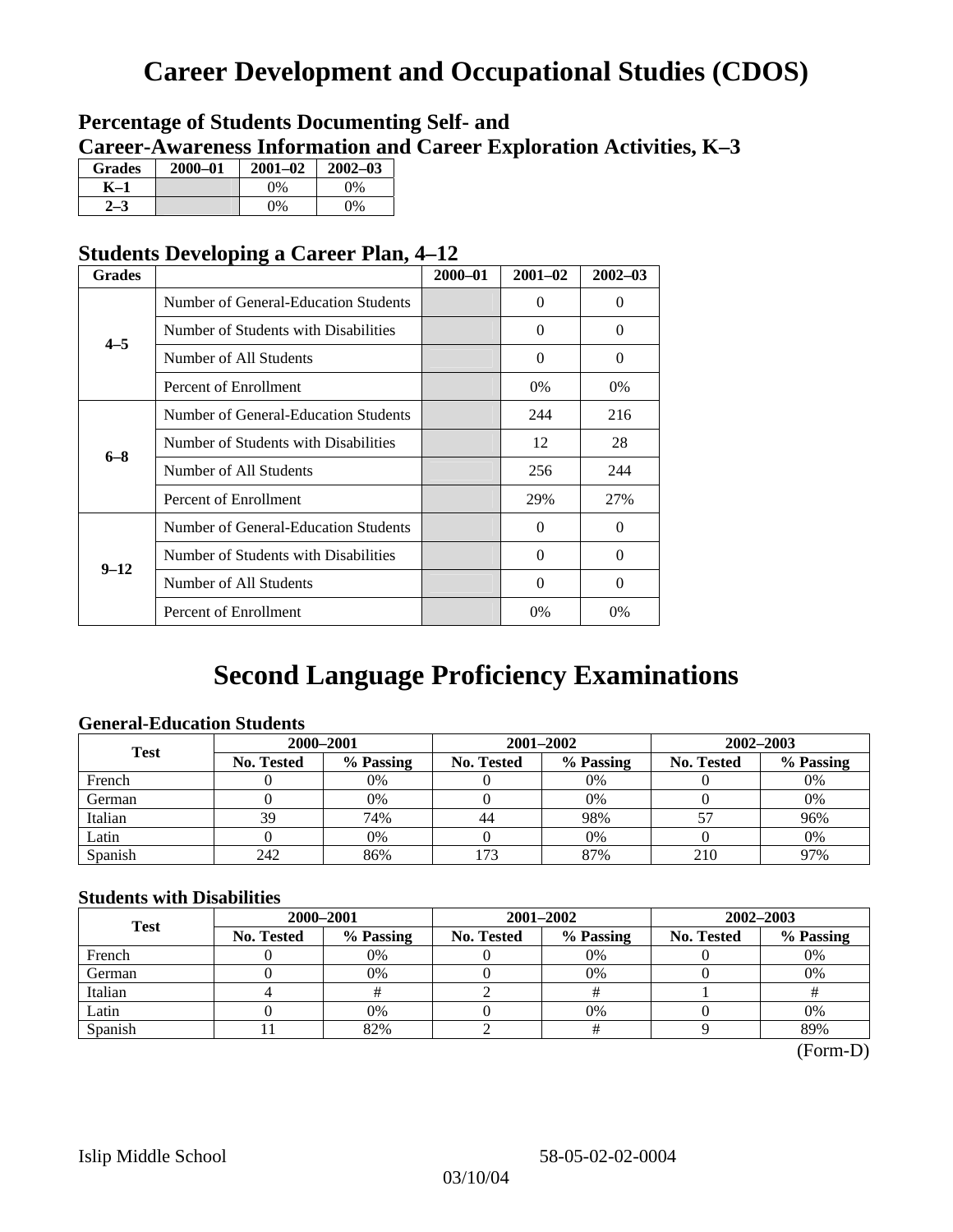# **Regents Examinations**

|                                                               | 8°-<br><b>All Students</b>                                |                |                  | <b>Students with Disabilities</b> |                  |                  |  |  |
|---------------------------------------------------------------|-----------------------------------------------------------|----------------|------------------|-----------------------------------|------------------|------------------|--|--|
|                                                               | 2001<br>2002<br>2003                                      |                |                  | 2001                              | 2002             | 2003             |  |  |
| Living Environment (first administered June 2001)             |                                                           |                |                  |                                   |                  |                  |  |  |
| Number Tested                                                 | $\mathbf{0}$                                              | $\theta$       | $\mathbf{0}$     | $\boldsymbol{0}$                  | $\boldsymbol{0}$ | $\boldsymbol{0}$ |  |  |
| Number Scoring 55-100                                         | $\overline{0}$                                            | $\overline{0}$ | $\overline{0}$   | $\overline{0}$                    | $\overline{0}$   | $\overline{0}$   |  |  |
| Number Scoring 65-100                                         | $\mathbf{0}$                                              | $\overline{0}$ | $\overline{0}$   | $\overline{0}$                    | $\overline{0}$   | $\mathbf{0}$     |  |  |
| Number Scoring 85-100                                         | $\mathbf{0}$                                              | $\overline{0}$ | $\boldsymbol{0}$ | $\boldsymbol{0}$                  | $\boldsymbol{0}$ | $\boldsymbol{0}$ |  |  |
| Percentage of Tested Scoring 55-100                           | 0%                                                        | 0%             | 0%               | 0%                                | 0%               | 0%               |  |  |
| Percentage of Tested Scoring 65-100                           | 0%                                                        | 0%             | 0%               | 0%                                | 0%               | 0%               |  |  |
| Percentage of Tested Scoring 85-100                           | 0%                                                        | 0%             | 0%               | 0%                                | 0%               | 0%               |  |  |
| Physical Setting/Earth Science (first administered June 2001) |                                                           |                |                  |                                   |                  |                  |  |  |
| Number Tested                                                 | 54                                                        | 53             | 71               | $\boldsymbol{0}$                  | $\boldsymbol{0}$ | 1                |  |  |
| Number Scoring 55-100                                         | 54                                                        | 53             | $\overline{71}$  | $\overline{0}$                    | $\overline{0}$   | $\overline{\#}$  |  |  |
| Number Scoring 65-100                                         | 54                                                        | 53             | 71               | $\overline{0}$                    | $\overline{0}$   | $\#$             |  |  |
| Number Scoring 85-100                                         | 36                                                        | 29             | 59               | $\mathbf{0}$                      | $\mathbf{0}$     | $\#$             |  |  |
| Percentage of Tested Scoring 55-100                           | 100%                                                      | 100%           | 100%             | 0%                                | 0%               | #                |  |  |
| Percentage of Tested Scoring 65-100                           | 100%                                                      | 100%           | 100%             | 0%                                | 0%               | $\#$             |  |  |
| Percentage of Tested Scoring 85-100                           | 67%                                                       | 55%            | 83%              | 0%                                | 0%               | $\#$             |  |  |
|                                                               | Physical Setting/Chemistry (first administered June 2002) |                |                  |                                   |                  |                  |  |  |
| Number Tested                                                 |                                                           | $\mathbf{0}$   | $\mathbf{0}$     |                                   | $\theta$         | $\theta$         |  |  |
| Number Scoring 55-100                                         |                                                           | $\overline{0}$ | $\mathbf{0}$     |                                   | $\theta$         | $\overline{0}$   |  |  |
| Number Scoring 65-100                                         |                                                           | $\mathbf{0}$   | $\Omega$         |                                   | $\theta$         | $\theta$         |  |  |
| Number Scoring 85-100                                         |                                                           | $\overline{0}$ | $\mathbf{0}$     |                                   | $\overline{0}$   | $\overline{0}$   |  |  |
| Percentage of Tested Scoring 55-100                           |                                                           | 0%             | 0%               |                                   | 0%               | 0%               |  |  |
| Percentage of Tested Scoring 65-100                           |                                                           | 0%             | 0%               |                                   | 0%               | 0%               |  |  |
| Percentage of Tested Scoring 85-100                           |                                                           | 0%             | 0%               |                                   | 0%               | 0%               |  |  |
| Physical Setting/Physics (first administered June 2002)*      |                                                           |                |                  |                                   |                  |                  |  |  |
| Number Tested                                                 |                                                           |                |                  |                                   |                  |                  |  |  |
| Number Scoring 55-100                                         |                                                           |                |                  |                                   |                  |                  |  |  |
| Number Scoring 65-100                                         |                                                           |                |                  |                                   |                  |                  |  |  |
| Number Scoring 85-100                                         |                                                           |                |                  |                                   |                  |                  |  |  |
| Percentage of Tested Scoring 55-100                           |                                                           |                |                  |                                   |                  |                  |  |  |
| Percentage of Tested Scoring 65-100                           |                                                           |                |                  |                                   |                  |                  |  |  |
| Percentage of Tested Scoring 85-100                           |                                                           |                |                  |                                   |                  |                  |  |  |

\* Physical Setting/Physics results are not included in the report card because the Department is issuing a new conversion chart for this assessment. Data currently available to the Department are based on the original conversion chart for the assessment.

 $(Form - G)$